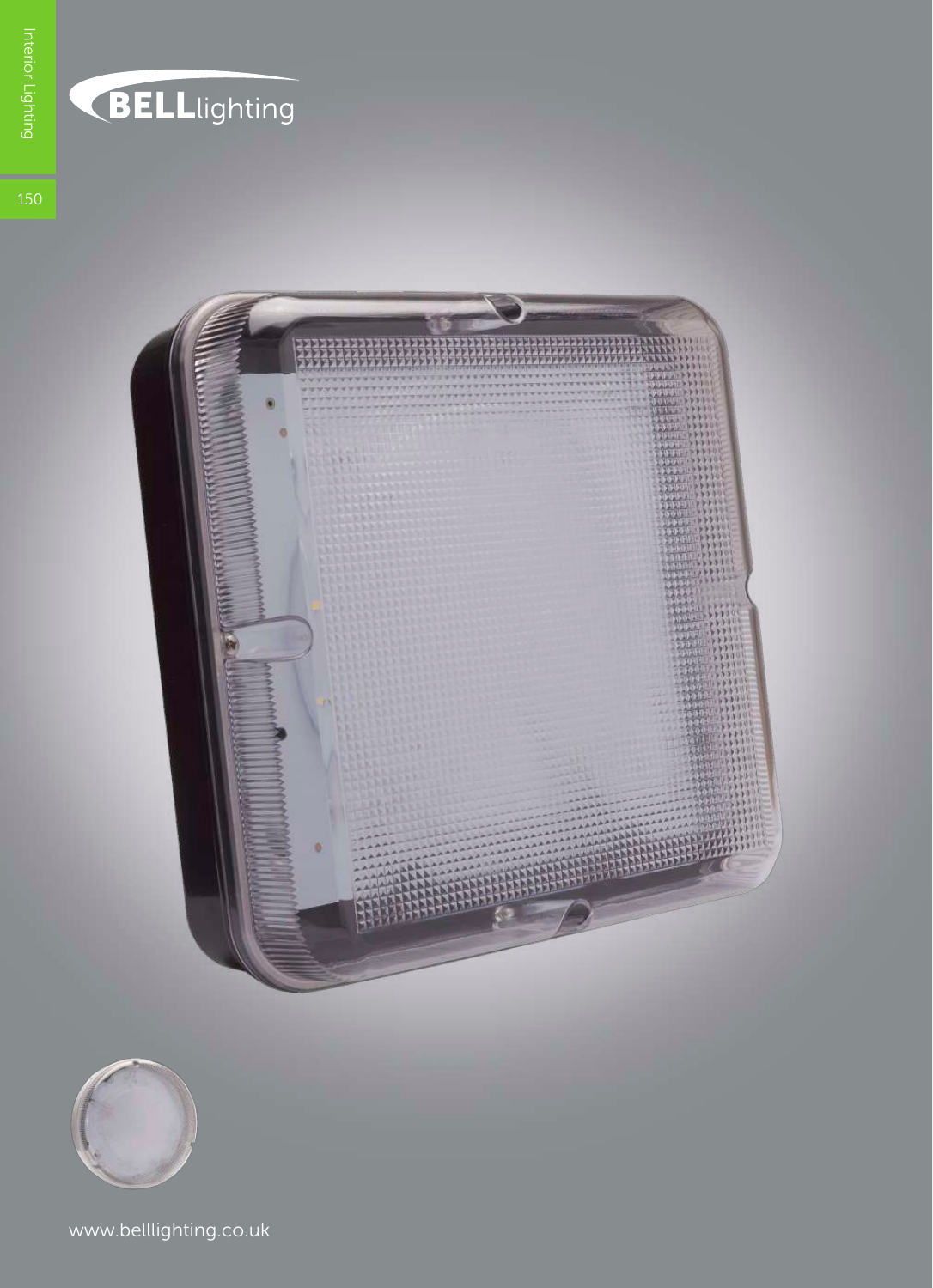151

## **Utilita**

## LED Amenity Bulkhead

The Utilita LED Amenity Bulkhead is available in a variety of wattages, sizes, and finishes making this luminaire ideal for all amenity applications. This cost-effective bulkhead offers up to 50% energy saving on standard compact fluorescent units.

- Ideal for all amenity applications
- Polycarbonate shatterproof construction
- Up to 50% Energy Saving
- Square/Round versions
- Clear/Opal finish available
- 20mm Conduit entry
- Suitable for BESA box entry (Square Version)
- 20mm side & rear entry conduit



B10: Maximum 10% of fittings failure rate over rated hours LMR80: Maximum 20% of lumen depreciation over rated hours.



14W Square





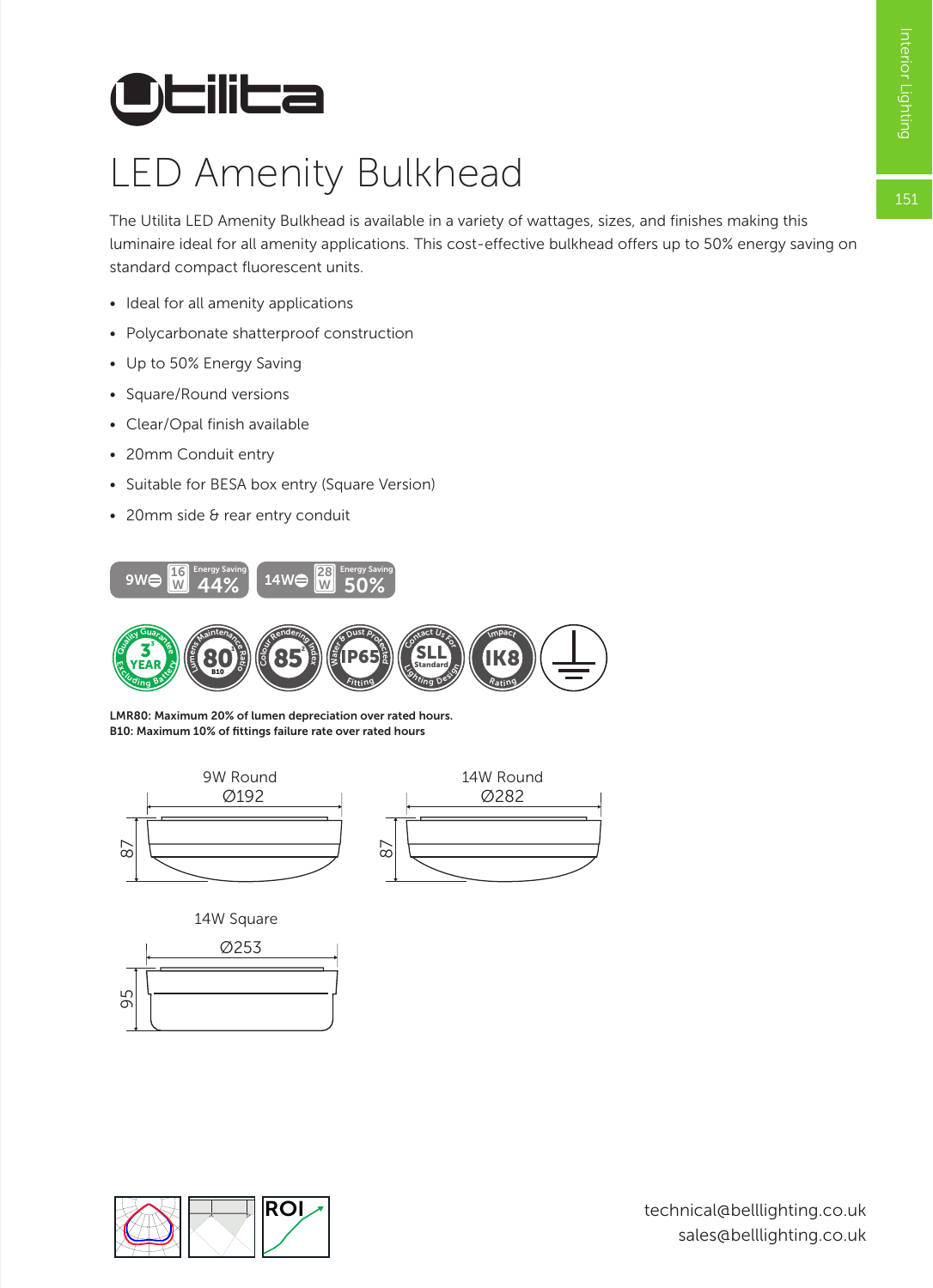

| <b>Technical Specification</b> |                                                              |  |  |  |
|--------------------------------|--------------------------------------------------------------|--|--|--|
| Construction                   | Polycarbonate Body and lens                                  |  |  |  |
| <b>Driver</b>                  | BELL                                                         |  |  |  |
| LED Chip                       | Samsung                                                      |  |  |  |
| IP Rating                      | <b>IP65</b>                                                  |  |  |  |
| Operating Temp                 | -20°C to +35°C / Emergency version minimum temperature -5°C  |  |  |  |
| Input Voltage                  | $220 - 240V$                                                 |  |  |  |
| Power Factor                   | > 0.9                                                        |  |  |  |
| <b>CRI</b>                     | 85 - Exceeds EU standard of Ra 80 for Colour Rendering Index |  |  |  |
| LMR                            | 80 - Exceeds EU standard of 70 for Lumens Maintenance Ratio  |  |  |  |
|                                |                                                              |  |  |  |

| Code  | W  | Description                                                  | <b>Lm</b> | Temp | Hours |
|-------|----|--------------------------------------------------------------|-----------|------|-------|
| 10810 | 9  | Utilita LED Bulkhead, Round - Black w/Clear Bezel            | 900       | 4000 | 30000 |
| 10811 | 9  | Utilita LED Bulkhead, Round - White w/Clear Bezel            | 900       | 4000 | 30000 |
| 10812 | 9  | Utilita LED Bulkhead, Round - Black w/Opal Bezel             | 900       | 4000 | 30000 |
| 10813 | 9  | Utilita LED Bulkhead, Round - White w/Opal Bezel             | 900       | 4000 | 30000 |
| 10826 | 14 | Utilita LED Bulkhead, Round - Black w/Clear Bezel            | 1500      | 4000 | 30000 |
| 10827 | 14 | Utilita LED Bulkhead, Round - White w/Clear Bezel            | 1500      | 4000 | 30000 |
| 10828 | 14 | Utilita LED Bulkhead, Round - Black w/Opal Bezel             | 1500      | 4000 | 30000 |
| 10829 | 14 | Utilita LED Bulkhead, Round - White w/Opal Bezel             | 1500      | 4000 | 30000 |
| 10830 | 14 | Utilita LED Bulkhead, Round Emergency - Black w/Clear Bezel  | 1500      | 4000 | 30000 |
| 10832 | 14 | Utilita LED Bulkhead, Round Emergency - White w/Clear Bezel  | 1500      | 4000 | 30000 |
| 10831 | 14 | Utilita LED Bulkhead, Round Emergency - Black w/Opal Bezel   | 1500      | 4000 | 30000 |
| 10833 | 14 | Utilita LED Bulkhead, Round Emergency - White w/Opal Bezel   | 1500      | 4000 | 30000 |
| 10834 | 14 | Utilita LED Bulkhead, Square - Black w/Clear Bezel           | 1500      | 4000 | 30000 |
| 10835 | 14 | Utilita LED Bulkhead, Square - White w/Clear Bezel           | 1500      | 4000 | 30000 |
| 10836 | 14 | Utilita LED Bulkhead, Square - Black w/Opal Bezel            | 1500      | 4000 | 30000 |
| 10837 | 14 | Utilita LED Bulkhead, Square - White w/Opal Bezel            | 1500      | 4000 | 30000 |
| 10838 | 14 | Utilita LED Bulkhead, Square Emergency - Black w/Clear Bezel | 1500      | 4000 | 30000 |
| 10839 | 14 | Utilita LED Bulkhead, Square Emergency - White w/Clear Bezel | 1500      | 4000 | 30000 |
| 10840 | 14 | Utilita LED Bulkhead, Square Emergency - Black w/Opal Bezel  | 1500      | 4000 | 30000 |
| 10841 | 14 | Utilita LED Bulkhead, Square Emergency - White w/Opal Bezel  | 1500      | 4000 | 30000 |

Microwave Max Operating Height 3.2m

Emergency versions must be tested in line with the requirements of BS5266, failure to do so may effect battery life and warranty

1 Exceeds EU standard of 70 for Lumens Maintenance Ratio

2 Exceeds EU standard of RA 80 for Colour Rendering Index

<sup>3</sup> Subject to terms & conditions (Contact Customer Service)

 $152$